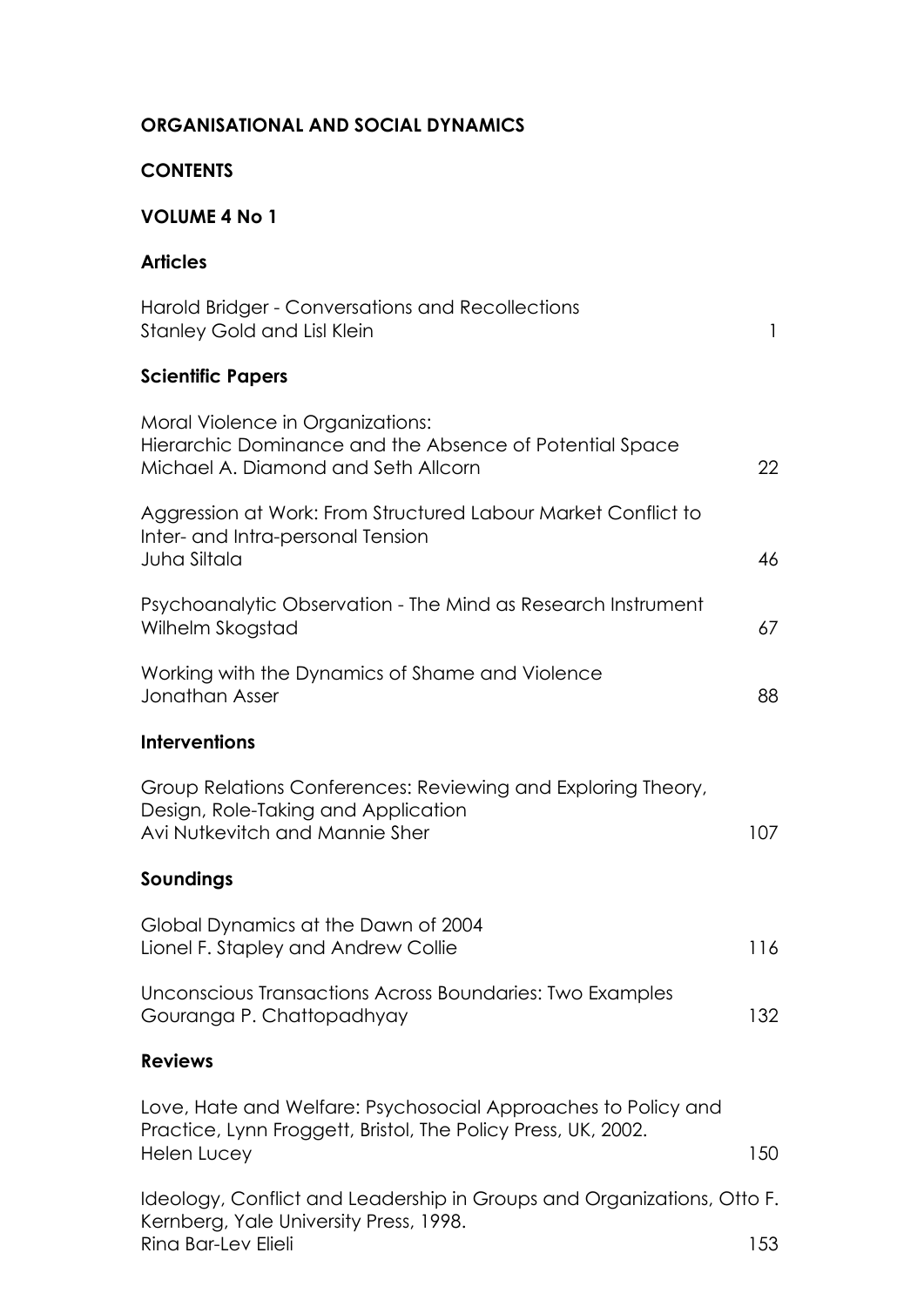| <b>Notes on Contributors</b>                                                                                        | 168. |
|---------------------------------------------------------------------------------------------------------------------|------|
| <b>Faith Gabelnick</b>                                                                                              | 163  |
| Rediscovering Groups: A Psychoanalyst's Journey Beyond Individual<br>Psychology, Marshall Edelson and David N. Berg |      |
| Gouranga P. Chattopadhyay                                                                                           | 158. |
| of Individuals, Ralph D. Stacey, Brunner-Routledge, (Taylor & Francis<br>Group), Hove & New York, 2003.             |      |
| Complexity and Group Process: A Radically Social Understanding                                                      |      |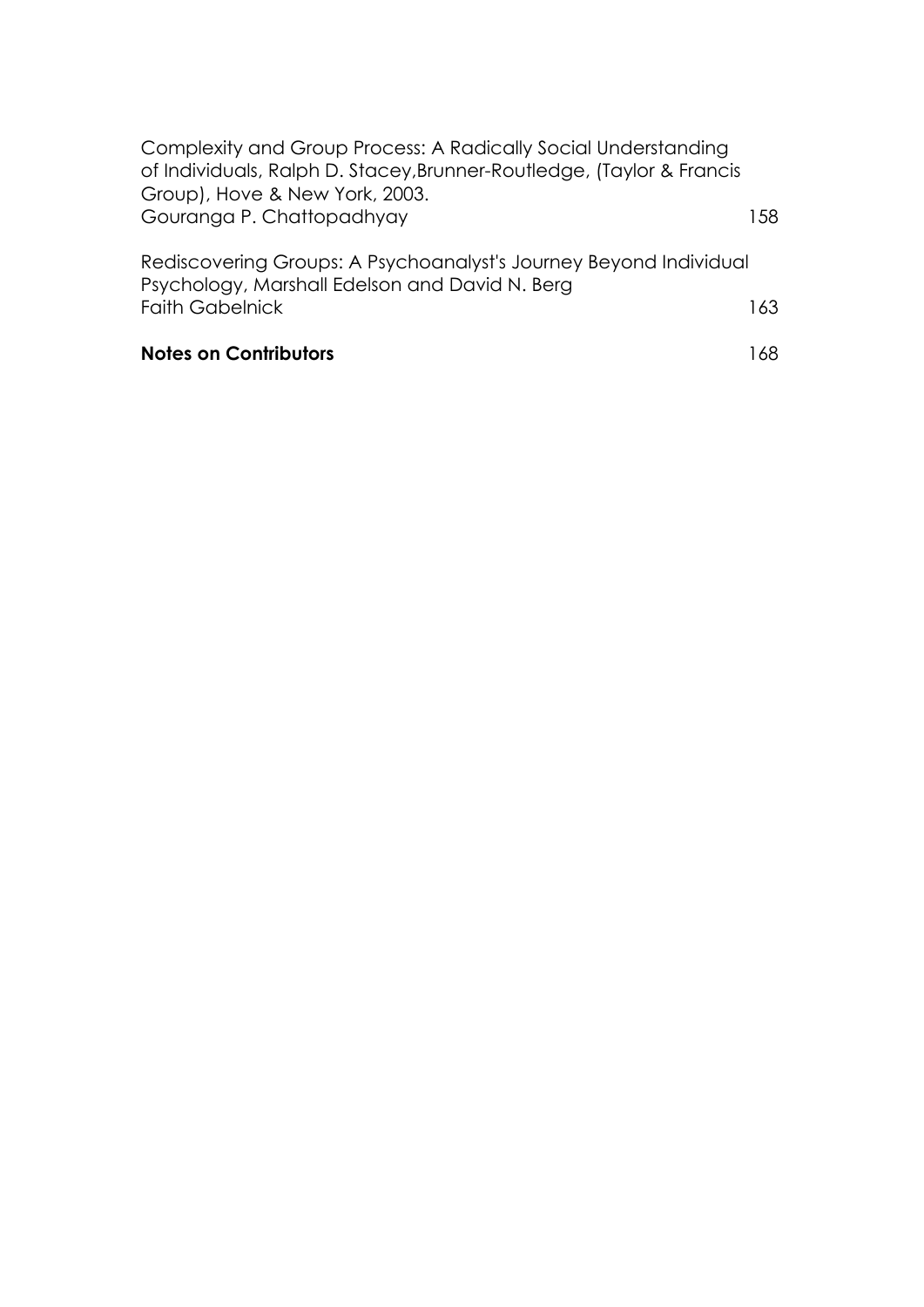### **ORGANISATIONAL AND SOCIAL DYNAMICS**

#### **CONTENTS**

## **VOLUME 4 No 2**

## **Obituary**

| <b>Faith Gabelnick</b>                                                                                                                                                                                    | vii |
|-----------------------------------------------------------------------------------------------------------------------------------------------------------------------------------------------------------|-----|
| <b>Articles</b>                                                                                                                                                                                           |     |
| Harold Bridger - Conversations and Recollections Part 2<br><b>Stanley Gold and Lisl Klein</b>                                                                                                             | 173 |
| <b>Scientific Papers</b>                                                                                                                                                                                  |     |
| Systems Psychodynamics: The Formative Years (1895-1967)<br>Amy Fraher                                                                                                                                     | 191 |
| Containment of Anxiety in Organizational Change: A Case<br>Example of Changing Organizational Boundaries<br>Kim James and Clare Huffington                                                                | 212 |
| Introverts as Silent Leaders: Indefensible or Indomitable?<br>Dr Stephani Richards-Wilson                                                                                                                 | 234 |
| ' Bye George!?' - America's George W. Bush and Austria's Joerg<br>Haider: Two Examples of Basic Assumption Leadership as Opposed<br>to 'Containment' Leadership in Contemporary Politics<br>Ross A. Lazar | 247 |
| <b>Speaking Out</b>                                                                                                                                                                                       |     |
| Not Leading Followers, Not Following Leaders: The Contemporary<br>Erosion of the Traditional Social Contract<br>Olya Khaleelee                                                                            | 268 |
| Dependency, Autonomy and the Politics of Survival<br><b>Shmuel Erlich</b>                                                                                                                                 | 285 |
| In Defence of Inefficiency<br>Tim Dartington                                                                                                                                                              | 298 |
| Soundings                                                                                                                                                                                                 |     |
| Regarding Difference: Respecting Others<br>Amal Treacher and Angela Foster                                                                                                                                | 311 |

# **Reviews**